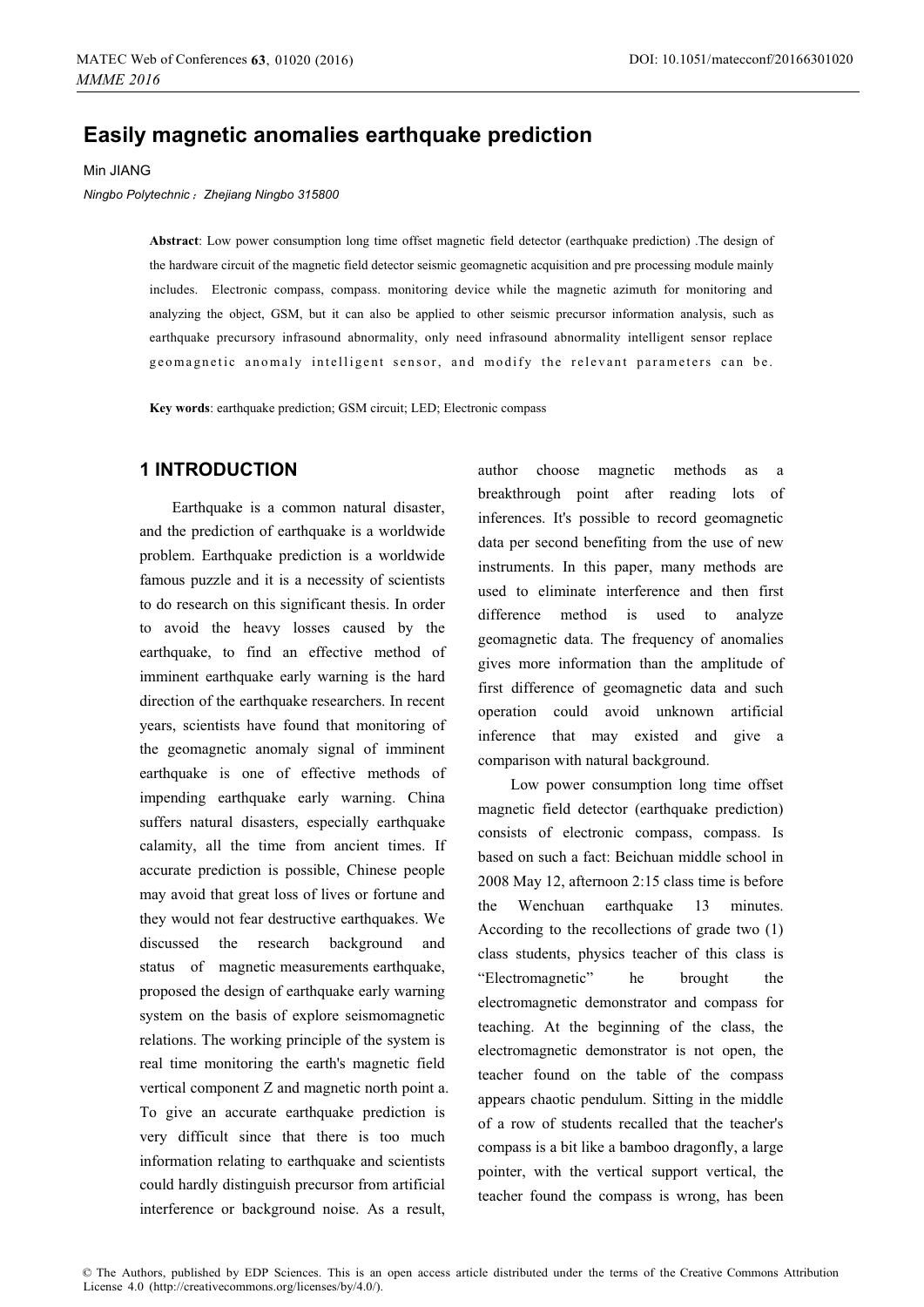staring at the compass". "He took his fingers, the compass and turned again, the teacher again with a finger to stop the compass, to open the finger compass or chaos." Students recall, the teacher began to write on the blackboard, from time to time with the benefit of hindsight compass, students on the compass turn indiscriminately whispered together to discuss. The students, and so on for a long time did not stop to make everyone laugh. Is based on such a fact:

### **2 THEORETICAL BASIS**

Overview of the earth's magnetic field: the earth's magnetic field is called the geomagnetic field. Geomagnetic field approximation to the one placed in the centre of the earth's magnetic dipole magnetic field, the magnetic dipole that geocentric magnetic dipole or geocentric dipole, magnetic lines of force distribution as shown in the fig.1. The earth's magnetic field is a stable magnetic field, the strength of about 0.5~0.6 Gauss, because the magnetic field is a variety of different sources of magnetic field is the result of the superposition, so in terms of its nature, is divided into two parts: one is the main source of stable magnetic field within the solid earth, covers an area of magnetic field of more than 95%; the second is main source to the variation of the magnetic field outside of the solid earth, the biggest change covers the magnetic field strength of  $2\% \sim 4\%$ .



Fig.1 Schematic diagram of magnetic dipole magnetic field

In addition, the New York Times reported in 1858 November 11, before the earthquake in Setubal, Portugal, local only appeared in the compass abnormal phenomenon, even the mariner's compass pointer occur irregular circles of the fact. Before and after the two similar impending earthquake anomalies difference of 150 years, can explain the strong geomagnetic anomalies before the earthquake is not accidental.

The geomagnetic field is closely related to the structure of the earth's interior. A large number of observations and studies have found that the magnetic azimuth angle of the epicenter of the earthquake occurred in the area of the epicenter of the earthquake occurred a few minutes to a few days before the magnitude 5 or above. So in pre earthquake on the research of the magnetic azimuth anomaly information, not only to deepen knowledge and understanding of seismomagnetic effect, and probably become one of the important way of earthquake early warning.

In the determination of space electric field at the same time, choose to use the low power magnetic deviation detector consists of electronic compass, a compass. Using the special timing device opened 30 seconds per minute. Before the earthquake electromagnetic anomaly magnetoelectric effect is the main factor that caused by the earthquake, the earthquake electromagnetic anomaly before confirmed by a large number of examples. Use of the space electric field and the earth magnetic field changes in the design of earthquake prediction, the electric field, magnetic field parameters measurement is not necessary to enter the interior of the earth, technically easy to implement, low power consumption long time offset a major advantage of the detector is not the earth magnetic field debugging can work normally. The static when the power circuit is only  $0.1 \sim 1 \mu$  A, through to 30 seconds per minute, while working current general < 10 mA, so it is very save electricity, two new general 2 number No.5 cell.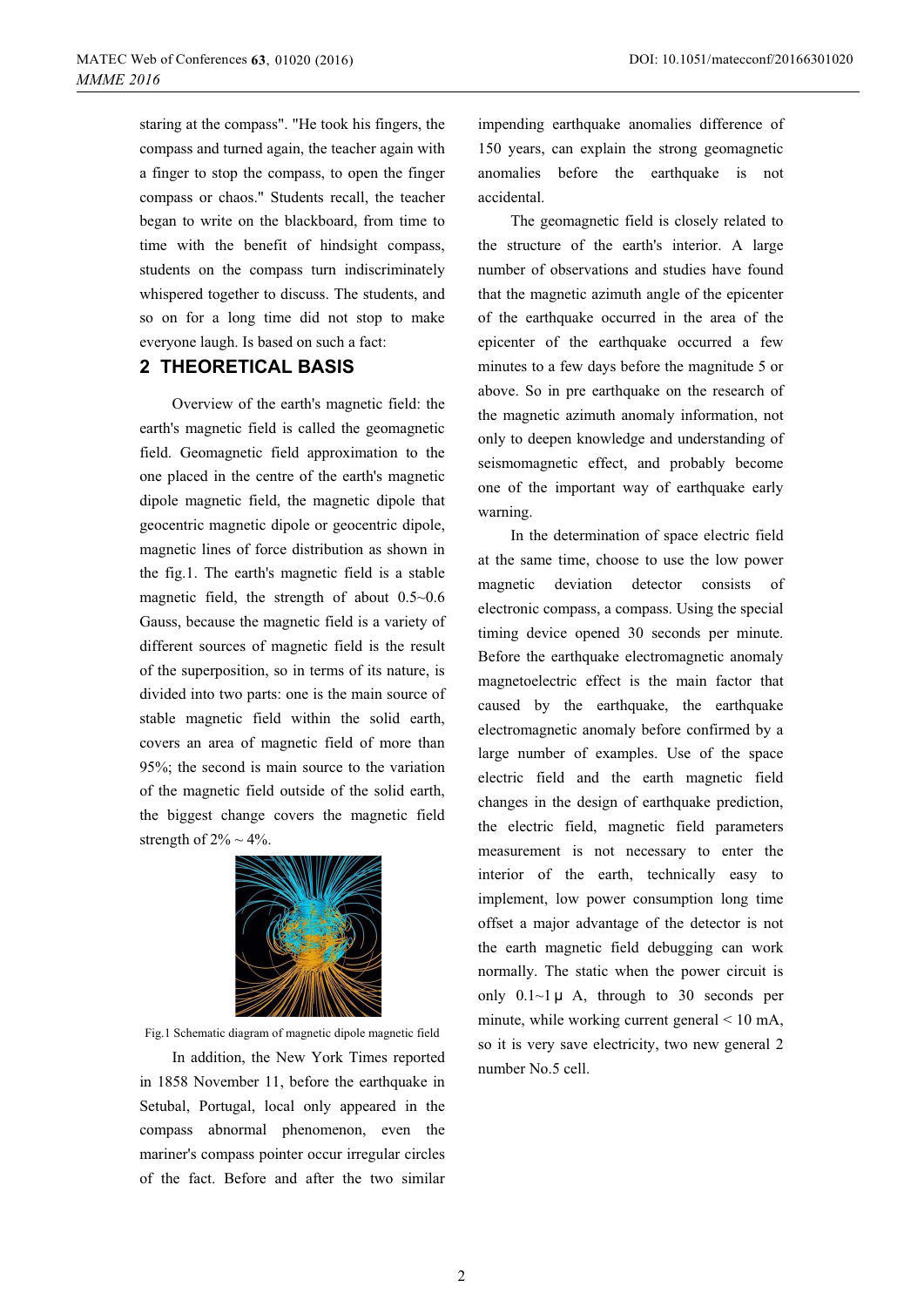### **3 HARDWARE**



Fig.2 Earthquake prediction device hardware

When the remote alarm circuit in the normal electromagnetic GSM, remote automatic alarm when abnormal electromagnetic, alarm self-locking want to disarm by remote control after launch "output ff" command. A charge can alarm more than 200 times, is very convenient. GPRS remote monitoring device can also analysis level and the exact time of the earthquake epicentre of the earthquake. Most of the devastating earthquake in China. This device can know a few days to a few hours in advance before the earthquake electromagnetic anomaly can avoid many of the terrible disasters. Fig.2 Earthquake prediction device hardware.



Fig.3 Earthquake prediction device LED Circuit

Used to increase the earth's magnetic field, is the switching element, open collector output contactless, long life. Fast switching speed and frequency band (DC to 100kHz). Because the earth's magnetic field is very weak so about two ferrite rod enhanced, and achieved good results. DN6851 Hall components through T2, T1 amplification direct drive music integrated circuit, the circuit is connected 4 times per minute, time of about 10 seconds. Alarm when

the magnetic field changes before the earthquake. The music integrated circuit is actually a large-scale CMOS (complementary symmetry metal oxide semiconductor integrated circuits English abbreviation) circuit, transistor best the power triode in 300MW silicon NPN type electrode dissipation power larger than that of the, 9013, 8050, 3DG12, 3DK4 and 3DX201 type requires current amplification factor of 100. LED is the best choice of 5mm red light emitting diodes. The  $8 \Omega$  , 0.25w small caliber horn loudspeakers. The power supply is connected in series with two 5 numbers (to be equipped with a plastic cell rack), and the voltage is 3V.

#### **4 SOFTWARE**

The discrete wavelet transform (DWT) is a mathematical tool that transforms a data vector of length M into a different vector of the same length. It is based on recursive sums and differences of the vector components; the sum can be compared with the low frequency amplitude in the Fourier transform, and the differences with the high frequency amplitudes. It is similar to the discrete Fourier transform concerning the properties of orthogonality and invertibility, and the wavelets represent the basis vectors of the transform, like the sine and cosine functions represent the basis functions of the Fourier transform. One of the basic advantages of wavelets is that an event can be simultaneously described in the frequency domain as well as in the time domain, unlike the usual Fourier transform where an event is accurately described either in the frequency or in the time domain. This feature permits a multiresolution analysis of data with different behaviour on different scales. Fig.4 is Earthquake prediction MCU software. Signal sampling and wavelet transform are used to achieve single-chip software. In the work, the software is combined with the hardware circuit to realize the discrete wavelet transform.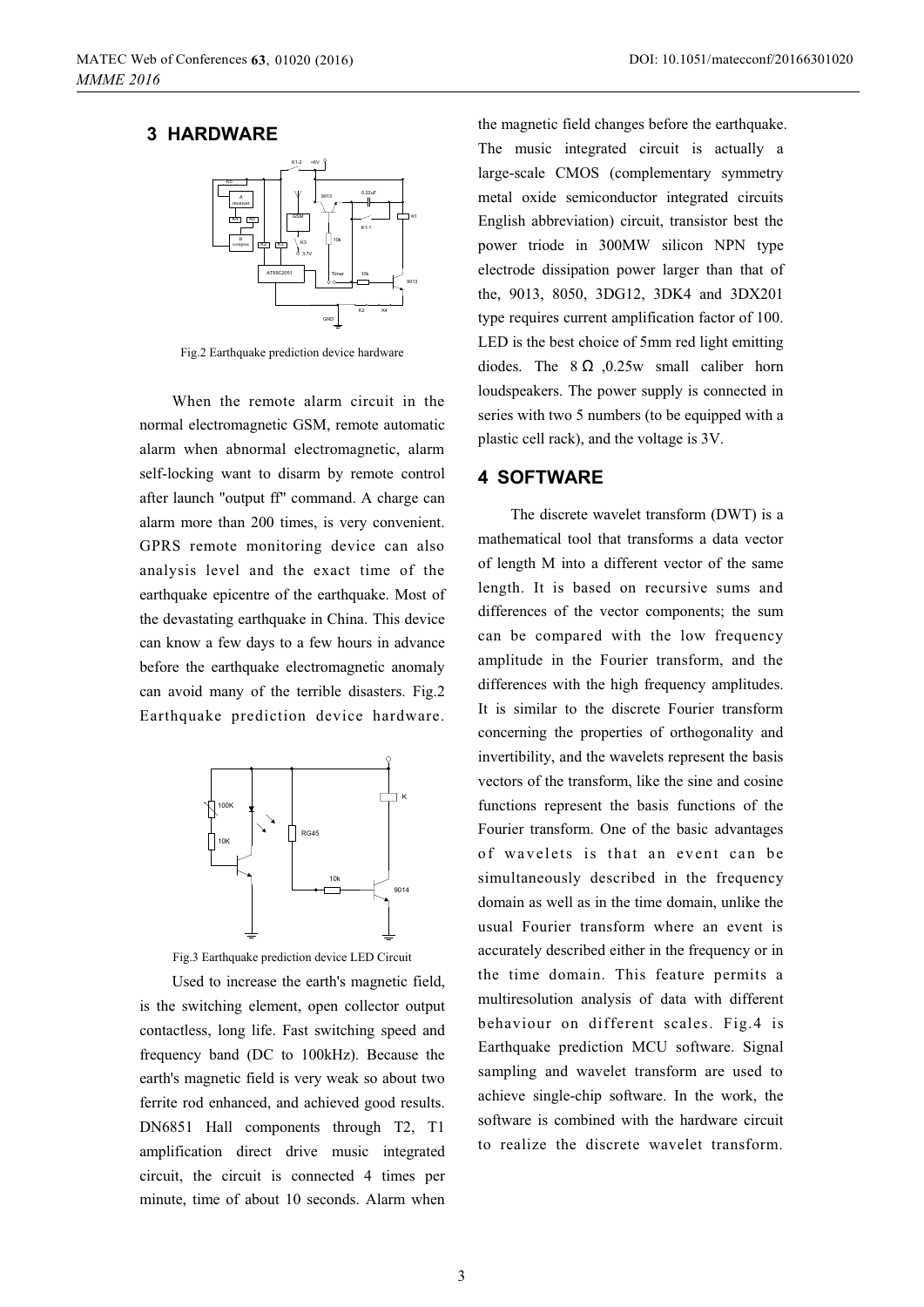|                     | <b>ORG</b>   | 0000H           |
|---------------------|--------------|-----------------|
|                     | AJMP         | START1          |
|                     | <b>ORG</b>   | 0030H           |
| <b>SAME</b>         | <b>EOU</b>   | $4E$ H          |
| START1:             | <b>MOV</b>   | P1,#00H         |
| <b>START:</b>       | MOV          | A.P3            |
|                     | <b>ANL</b>   | A. #1FH         |
|                     | <b>CJNE</b>  | A, #1FH, SHIY   |
|                     | A.TMP        | START1          |
| SHIY:               | MOV          | SAME, A         |
|                     | LCALL        | YS              |
|                     | MOV          | A.P3            |
|                     | ANL          | A, #1FH         |
|                     | <b>CJNE</b>  | A, #1FH, SHIY1  |
|                     | AJMP         | START1          |
| SHIY1:              | <b>CJNE</b>  | A. SAME. START1 |
|                     | CJNE         | A. #17H. NEXT1  |
|                     | <b>A.JMP</b> | LEFT            |
| NEXT1:              | CJNE         | A. #OFH. NEXT2  |
|                     | AJMP         | <b>RIGHT</b>    |
| NEXT <sub>2</sub> : | <b>CJNE</b>  | A. #1DH. NEXT3  |
|                     | AJMP         | <b>EARGE</b>    |
| NEXT3:              | <b>CJNE</b>  | A, #1EH, NEXT4  |
|                     | AJMP         | <b>BRAKE</b>    |

Fig.4 Earthquake prediction MCU software

The ordinary compass warning circuit and its working principle: watch movement is mainly used for circuit four times per minute is switched on, the red LED light per minute 30 seconds were detected, the MG45 (20k) photosensitive resistance for receiving the magnetic offset, if found abnormal driving a music integrated circuit work, two No.5 dry batteries are available for about one year time. The entire production cost is lower. Components and models see third parts. Welding should be paid special attention to, because the music integrated circuit CMOS circuit, so electric iron shell must to have a good grounding, also can dial to the power plug of the electric soldering iron using waste heat of the electric iron welding so that it can be avoid external field induced breakdown in a music integrated circuit, and cause permanent damage. Welding the electric iron power should not be more than 30W, and stay on the circuit board time should be as short as possible, each solder joint time generally do not exceed the 2sec. Do not use flux soldering paste or paste, if necessary, after use must be welded oil clean.

Warning circuit of Electronic Compass: is mainly composed of DN685l Hall element and now use it to abnormalities in the monitoring of the earth's magnetic field, the basic principle is using the switch type Hall sensor (Hall switch) is a new non contact integrated circuit switch, DN6851 has simple structure single, plastic shell, small volume. The combined use of two ferrite rod. The Hall effect is the production of a voltage difference (the Hall voltage) across an electrical conductor, transverse to an electric current in the conductor and a magnetic field perpendicular to the current. It was discovered by Edwin Hall in 1879.The Hall coefficient is defined as the ratio of the induced electric field to the product of the current density and the applied magnetic field. It is a characteristic of the material from which the conductor is made, since its value depends on the type, number, and properties of the charge carriers that constitute the current.

### **5 SUMMARY**

Geomagnetic field is closely related to the interior structure of Earth. large number of observations and researches show that the angel of magnetic azimuth in epicentral area would be obvious anomaly within a few minutes to several days before an earthquake of magnitude 5 or over. Therefore, a research in abnormal information of the angel at an impending earthquake not only deepens the knowledge and understanding of seismomagnetic effect, but also probably become one of the important ways of earthquake early warning. Low power consumption long time offset magnetic field detector (earthquake prediction) .The design of the hardware circuit of the magnetic field detector seismic geomagnetic acquisition and pre processing module mainly includes. Electronic compass, compass. monitoring device while the magnetic azimuth for monitoring and analyzing the object, GSM, but it can also be applied to other seismic precursor information analysis, such as earthquake precursory infrasound abnormality, only need infrasound abnormality intelligent sensor replace geomagnetic anomaly intelligent sensor, and modify the relevant parameters can be.

### **REFERENCES**

1. Min Jiang,2013.11 How to weave the